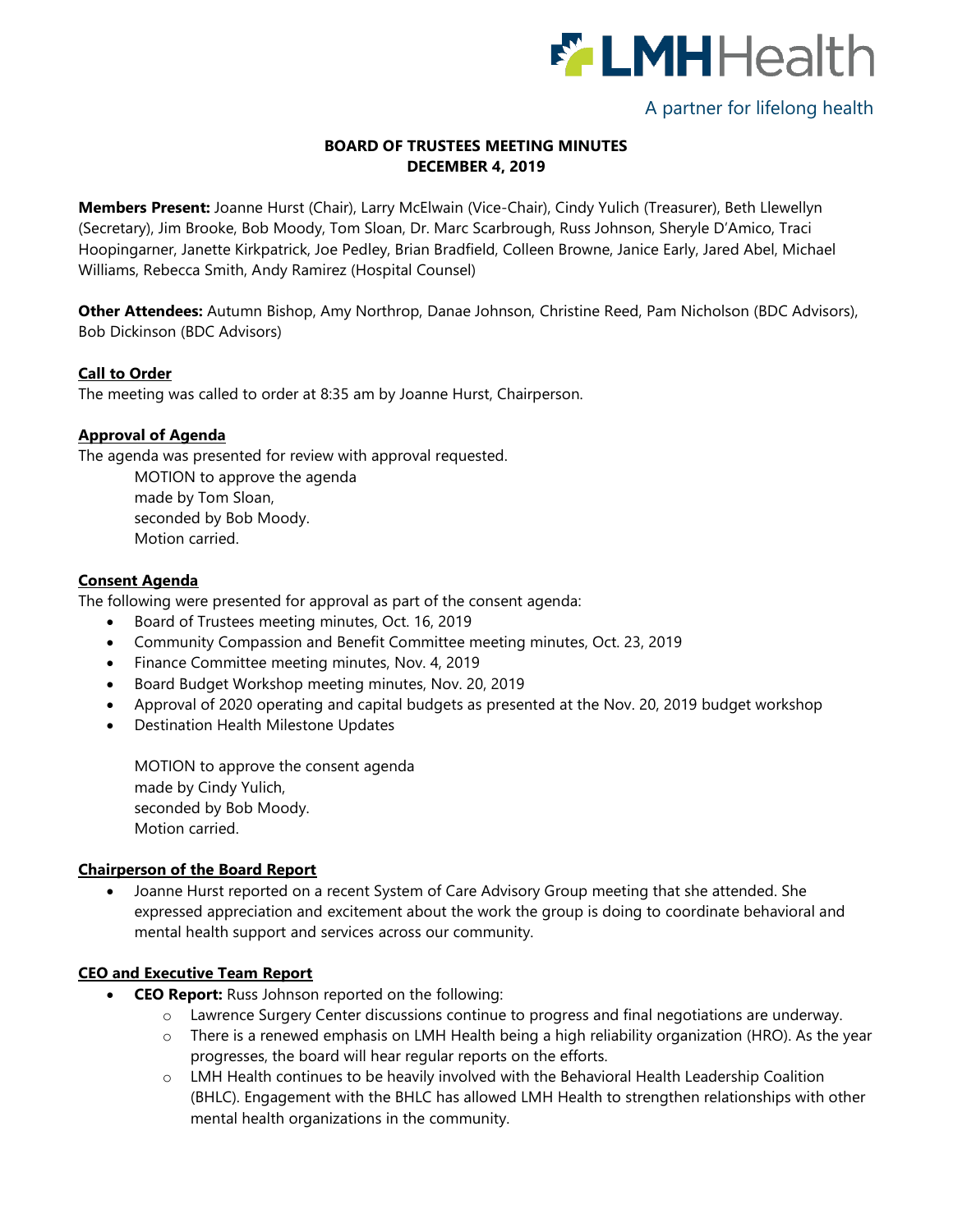

- o As project manager for the Crisis Center, LMH Health is collaborating with Bert Nash, the BHLC and several other entities on a proposal for the facility's governance, organizational structure and reinforcing the commitment to a collaborative solution for behavioral health services in the region.
- o Mr. Johnson recognized Joe Pedley's upcoming retirement. He expressed his thanks and appreciation to Mr. Pedley for his service to hospital and the community. Mr. Johnson also recognized Janice Early's service to the hospital as VP of Strategy, Communications and Marketing.

# **Open Discussion**

- **Healing Arts Collaboration:** Bob Moody reported on a meeting he recently attended at the Lawrence Arts Center about art therapy in the community. LMH Health was recognized as one of the major partners for this work. Mr. Moody expressed he was proud to hear that LMH Health was recognized in this way.
	- $\circ$  Discussion followed about the various therapy options that LMH Health offers to the community.
	- o Russ Johnson also discussed the new collaboration the hospital has with the Lawrence Art Center to curate art from local artists for rotating art galleries at the main campus as well as the new LMH Health West campus.
- Joanne Hurst formally welcomed Dr. Marc Scarbrough and Pat Miller, newly appointed trustees, to the board.
- Ms. Hurst also announced two upcoming meetings:
	- o The Board will need to approve medical credentials in December. Information will be forthcoming on a conference call to do this.
	- $\circ$  The 2020 Board Advance meeting date options are March 2 4 and March 9 11. Dates should be held on calendars until further notice. Meeting location will be at Spencer Fane in Overland Park, KS.
		- Discussion followed about the opportunity to include board education on the various types of risk pools on the Board Advance agenda.

# **Executive Session**

Motion was made for the hospital trustees, excluding Dr. Marc Scarbrough, to go into executive session to discuss legal issues surrounding a conflict of issue pursuant to the attorney client privilege exception, KSA 75-4319(b)(2). The open meeting will resume in this room at 9:15 a.m.

> MOTION: made by Joanne Hurst, Seconded by Bob Moody. MOTION carried.

# **Board Action**

Upon the judgment of the Chief Executive Officer of the Hospital and a disinterested majority of the Board of Trustees, that it is in the best interests of the Hospital to do so, I hereby move that the board, pursuant to section 9.2-3D of the governing bylaws, waive the existing conflicts on three contracts the hospital has with newly appointed trustee Dr. Marc Scarbrough, which include:

- 1. His contract through LEMA to provide hospitalist services to LMH Health;
- 2. His contract directly with LMH Health to provide Co-Medical Directorship of the Hospitalist program; and,
- 3. His contract directly with LMH Health to provide leadership as Chief Medical Information Officer.

And further that Dr. Marc Scarbrough shall, as a condition of this waiver, be prohibited from participating in anyway in the negotiations with the hospital regarding the above contracts until such time as he is no longer a trustee of the hospital.

> MOTION: made by Bob Moody, Seconded by Cindy Yulich.